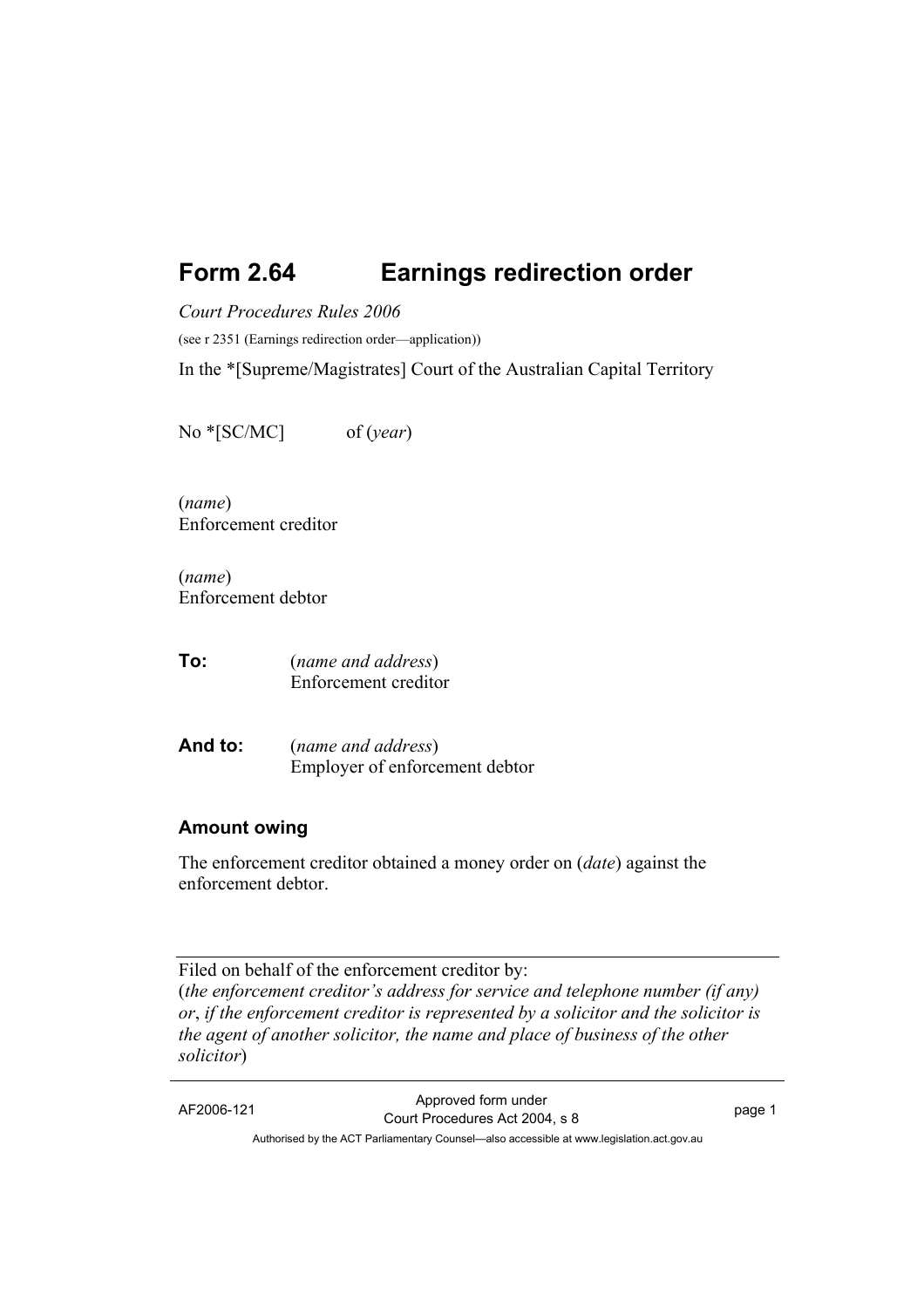| <b>Total owing</b>                           |                                                  |
|----------------------------------------------|--------------------------------------------------|
| Plus costs                                   | $\$\ldots\ldots\ldots\ldots\ldots\ldots$         |
| Plus interest                                | $\mathbb{S}$                                     |
| Less payments                                | $\$\ldots\ldots\ldots\ldots\ldots\ldots$<br>$\S$ |
| Money order amount (including costs, if any) | $\$\ldots\ldots\ldots\ldots\ldots\ldots$         |
| The amount outstanding is as follows:        |                                                  |

### **Enforcement order**

An order is made authorising the regular redirection to the enforcement creditor of particular earnings of the enforcement debtor from the employer.

The order contains the following conditions:

| (a)                        | that the employer deduct each pay period from the enforcement debtor's<br>earnings the amount stated below and pay it to the enforcement<br>creditor- |                                          |
|----------------------------|-------------------------------------------------------------------------------------------------------------------------------------------------------|------------------------------------------|
|                            | Amount of earnings each pay period after tax                                                                                                          | $\$\ldots\ldots\ldots\ldots\ldots\ldots$ |
|                            | Amount to be deducted each pay day                                                                                                                    | $\mathbb{S}$                             |
| less administration charge |                                                                                                                                                       | $\mathbb{S}$                             |
|                            | Amount to be paid to enforcement creditor                                                                                                             |                                          |

### **Notice to employer**

A notice telling you of the effect of this order and your obligations should have been served on you by the enforcement creditor. A copy of the notice that you may use if the enforcement debtor is not employed by you should also have been served on you by the enforcement creditor.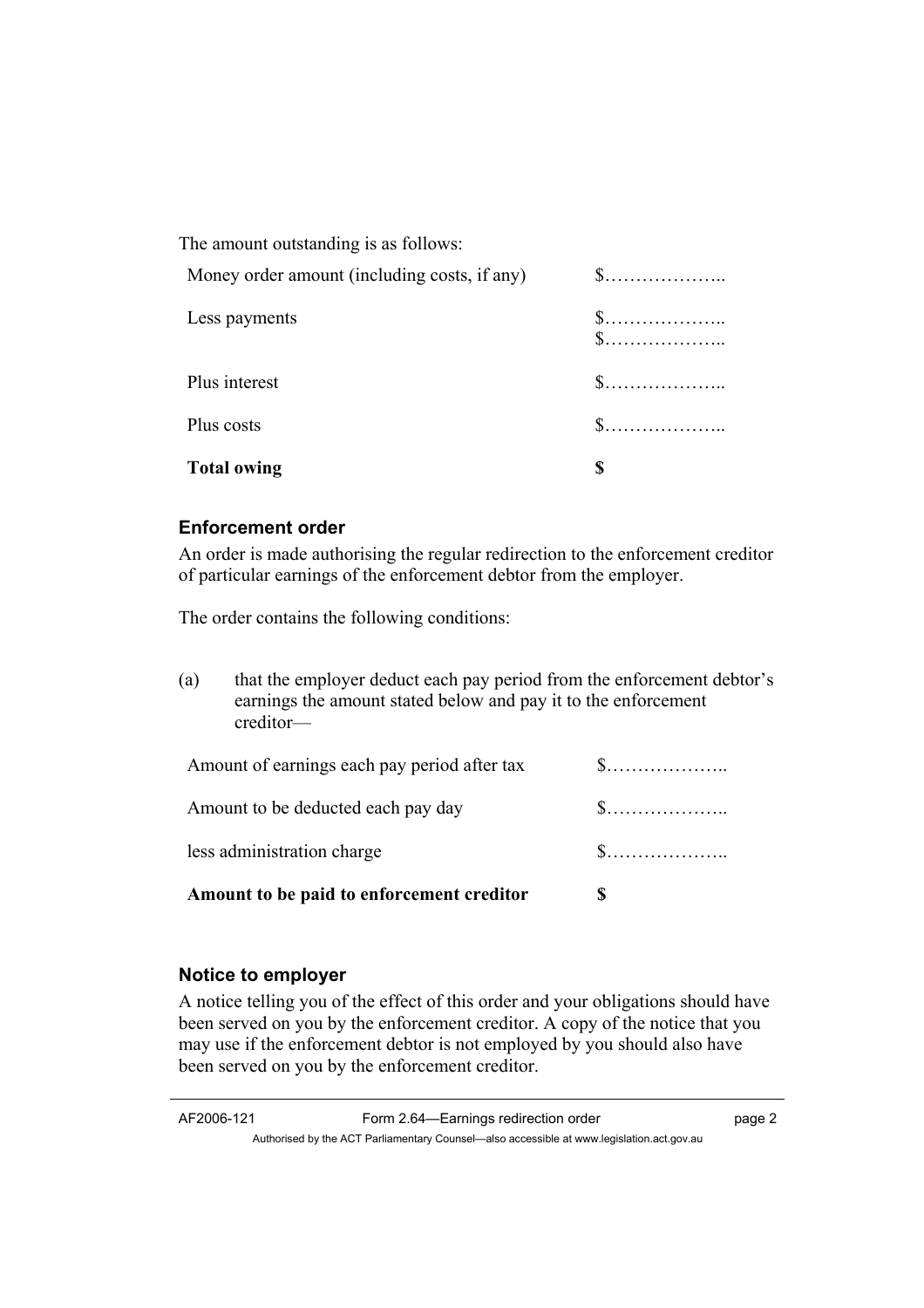The total amount that you must deduct under this order is \$ (*insert*).

An employer must not dismiss an employee or otherwise prejudice an employee is his or her employment because an enforcement order authorising redirection of the employee's earnings has been made (see r 2368).

## **Notice to enforcement debtor**

If you change employer or cease to be employed, you must, within 7 days, tell the Registrar and the enforcement creditor in writing details of your new employer or that you have ceased employment (see form 2.68).

You may apply to the Court to stay enforcement of this order at any time (see r 2013).

You may apply to the Court to amend, suspend or set aside this order (see r 2360).

## **Notice to enforcement creditor**

This order must be served personally or by post by you on the enforcement debtor's employer and the enforcement debtor. You must also serve on the enforcement debtor's employer—

- (a) a notice(form 2.65) telling the employer of the effect of the order and the employer's obligations; and
- (b) a copy of a notice (form 2.66) that the employer may use if the debtor is not employed by the employer.

While this order is in force, no other enforcement order may be made in relation to the money order, unless the Court otherwise orders.

You may apply to the Court to stay enforcement of this order at any time (see r 2013).

You may apply to the Court to amend, suspend or set aside this order (see r 2360).